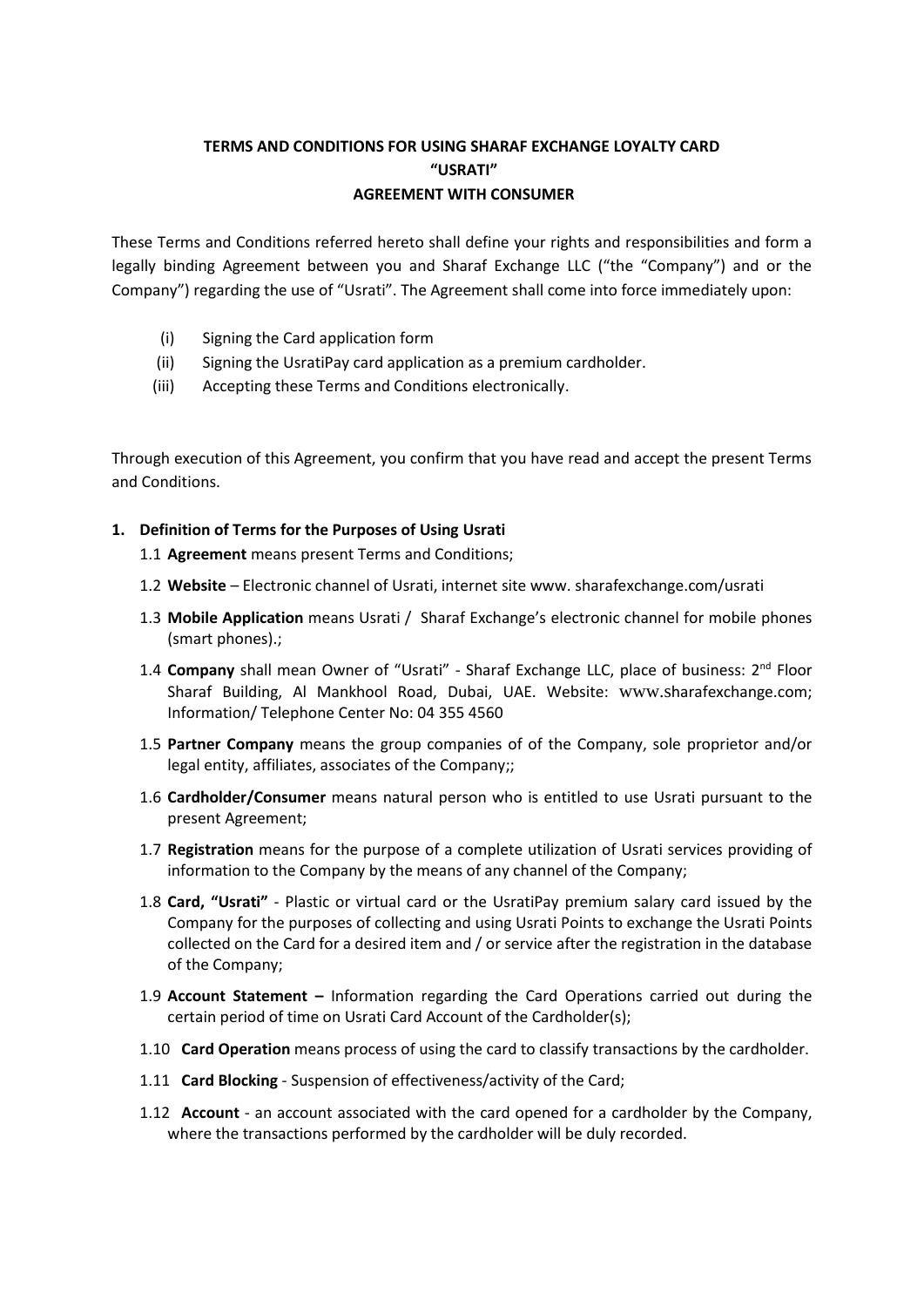- 1.13 **Single Authentication Code**  Single password (effective for 10 minutes) used for safety purposes and for the identification of the Cardholder via electronic or remote channels; such password is sent by the Company in by of SMS to the Cardholder's telephone number registered in the Company's database;
- 1.14 **Catalogue**  Particular list of Services distributed through electronic channels and/or in a printed form;
- 1.15 **Order Unique Code**  Special code generated over the course of ordering Service and/or the services listed in the catalogue of Company and used for delivering Service to the Cardholder;
- 1.16 **Suspicious Operation**  Card Operation that, as a result of evaluating specific cases and circumstances, may be considered by the issuer and/or the Partner Company as an unauthorized, fraudulent operation.
- 1.17 **Service**-mean services provided by the Company or items, goods, services traded, sold by the Partner Company.

#### **2. General Rules**

- 2.1 Usrati is the property of the Company and its effective period is unlimited;
- 2.2 The Card does not have a status of financial general prepaid, debit or credit card.
- 2.3 The Cardholder must be an individual above the age of 18 (eighteen)
- 2.4 During data registration process the Cardholder shall submit to the Company contact information, personal data, information on sphere of interest and other type of information, which shall be used for special offers, terms and/or commercial privileges offered by the Company; such information shall also be used for identification purposes, as well as to secure the Card Operations while providing services by the Company and its Partners;
- 2.5 Cardholder's data may be registered at the Company's Service centers as well as through Company's website and/or mobile application.
- 2.6 By declaring his/her consent to the present Agreement, the Cardholder confirms that information/data provided by her/him during the registration is accurate and true;
- 2.7 Any change in personal data/information of Cardholder (telephone (cellphone, landline), address, name, surname, e-mail address, etc.) shall immediately be notified to the Company. The Company shall not be responsible for any undesirable result, including unauthorized/fraudulent use of collected Usrati Points by third parties, if such result is caused by the provision of improper data/information and/or by non-provision of modified data;
- 2.8 If the Company becomes aware of the change of data provided independently from the Cardholder, the Company shall be entitled to suspend the recording of collection/use of Usrati Points and/or shall refrain from performing Cardholder's order until further check of relevant information with the Cardholder;
- 2.9 The Cardholder shall be entitled to terminate the present Agreement and/or cancel the Supplementary Card(s) at any time by serving a prior written notice to the Company. Termination of the present Agreement means the termination of card and the annulment of the Usrati Points collected on the card account at that moment of time.
- 2.10 Alienation (sale, transfer, pledge) Cards is not allowed;
- 2.11 In order to avoid misuse of the card, the Cardholder shall notify the Company regarding the loss, theft or damage of the Card through Information/ Telephone Center 's number 800- 8111 or via Sharaf Exchange Branches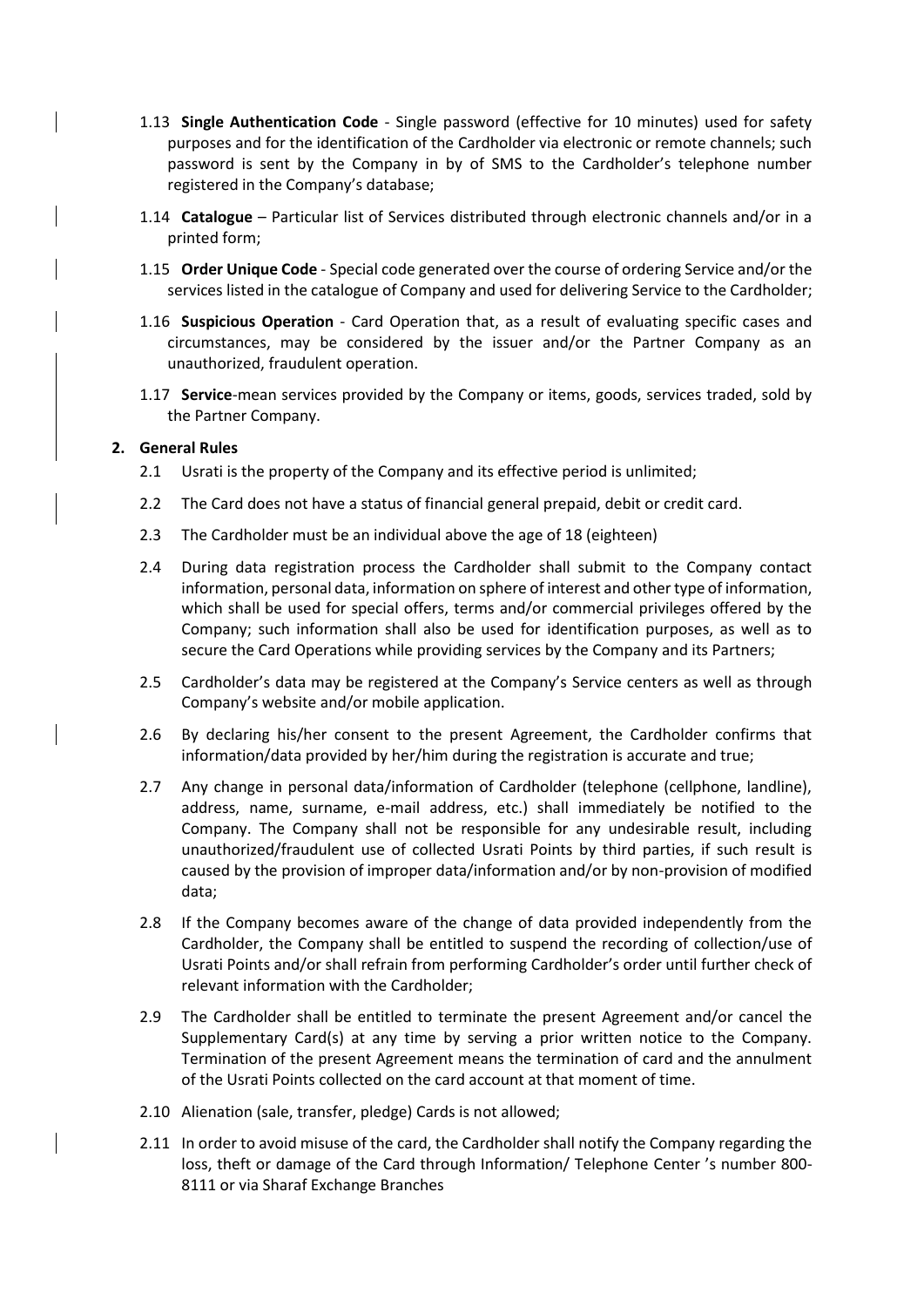- 2.12 In case the Cards are exchanged/mixed between the Cardholders accidentally or intentionally, the Company shall not be liable for damages resulting from the unsanctioned use of the Card by third parties;
- 2.13 The Cardholder shall observe the safety rules for using a plastic card and shall not transfer Usrati, mobile application pin code, Consumer's username and password, OTP etc., to third parties. If the mobile application is left open or the pin code not in use, the Company shall not be liable for the results thereof;
- 2.14 In case the technical problems or force majeure circumstances occur, the Company shall be entitled to suspend the provision of services until such circumstances are eliminated;
- 2.15 The Company is entitled to make amendments (additions) at least 10 (ten) calendar days before amending (additions) the text of the terms by placing the relevant information on the website of Usrati. If before the amendments become effective, the cardholder does not inform the Company that he/she does not agree with the planned amendments, the amendment / supplement will be deemed to be agreed with the cardholder and the amendments will automatically enter into force on the  $11<sup>th</sup>$  day after placing this information on the website of the Company. For the purpose of convenience/easy perception of a cardholder the Company is entitled to periodically update the text of the terms and conditions/the contract in accordance with the amendments. Herewith, if a cardholder does not agree with the amendments and supplements, he/she is authorized to terminate this Agreement in accordance with the rules defined by the Clause 2.12.

#### **3. Important Information**

- 3.1 The Company shall not be responsible for suspending the Usrati without reason and written intimation to the Cardholder.
- 3.2 The terms offered by the Partner Company to Cardholder shall not necessarily reflect Company offers and the Company shall not be liable for such term;
- 3.3 Any notification sent to the Cardholder via Company's any channel (SMS, e-mail, service center, Information/ Telephone Center , website, mobile application and other) shall be considered as duly delivered in accordance with the required form; it shall have the same legal consequences for the addressee as any notification furnished on paper in compliance with the form required by the law;

#### **4. Confidentiality, Direct Marketing and other Terms**

4.1 For improving/simplifying the quality of the Service for the Cardholders, for elaboration/ implementation, with the partner and non-partner companies during different common promotions, arranging events or/and for advertising-marketing purposes including any statistic data, interest fields of the Cardholders or/and segmentation data, upon which the Cardholder confirm that: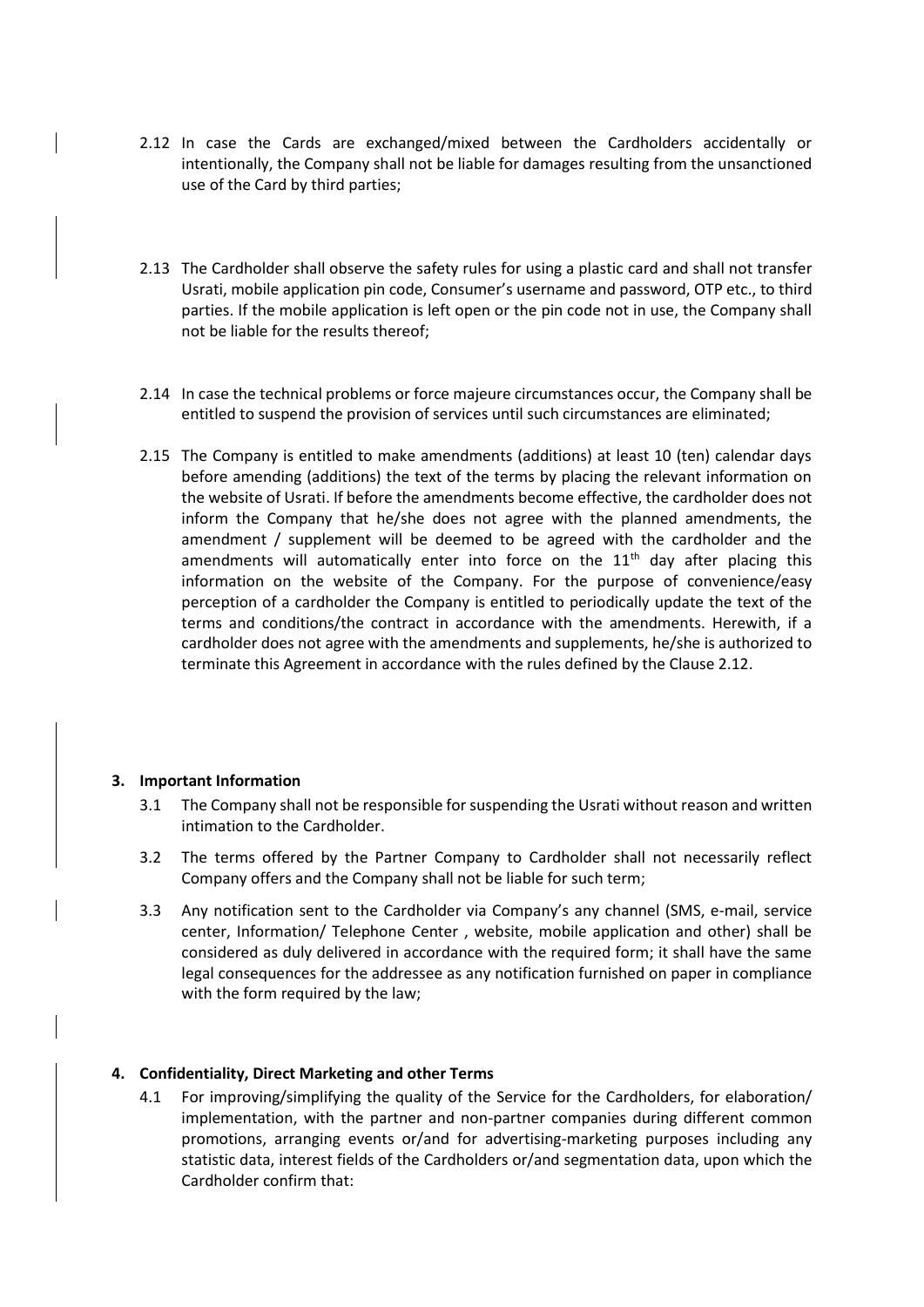- 4.2 With the foregoing agreement the Cardholder gives right to the Company to get information about Cardholder/card holder any time and any quantity, from any source including personal data, some kind of segmental/filtered data, bank information and so on for new promotions, planning new events, arranging-organizing, improving service quality, implementing new projects, also comparison of asked information with other data, for processing data in frame of work, using, analyzing, saving or/and completing agreement commitments and for other purposes in the frame of Company work;
- 4.3 The Cardholder agrees and gives the right to the Company that in case of using the Service of the Company, to process delivered/registered, personal data, particularly: name, surname, ID number, date of birth, phone number, mobile phone number, e-mail address, actual address, also : fields of interests, personal income, family income, marital status and other registered data , also Cardholder's segmental/ filtered data: interest fields, age, gender, made purchases, living place, district, spent money in partner companies, quantity of card operations (transactions), and/or processing data of the Cardholder's other conducts and fixed data, that without any limits incudes any completed behavior using any automatic, semi- automatic or non-automatic tool, particularly: saving, recording, making picture, change, restore, use or disclosure of the data, for spreading or making it available in other way, grouping or combining, blocking, deleting or destroying. In electronic channels (web page, mobile applications or/and other technical tools delivering data) of the Company processing data about the Cardholder also includes writing activities of the Cardholder (for example, while using electronic channel and identifying the location of the Cardholder, describing and analyzing data fixed in search, writing any statistic data or/and existing information on the web, also using and analyzing "cookies"), or/and using other Cardholder data (for example, contact info of the Cardholder and/or of the third persons')
- 4.4 For implementation of direct marketing which will be according to the Cardholders' needs and wishes (post, calls. e-mails or offering service, good through other tool of tele communication), the Cardholder agrees and gives the Company right to process segmentation/filtering of the data according to interest fields, age, gender, numbers of card operations (transactions) or/and other available information.
- 4.5 The Company is not responsible after refusal of the Cardholder of processing data for the purpose of direct marketing if relevant SMS text is wrong or/and the number is indicated wrong by the operator and the result will be unwanted. The Cardholder has right to double check the information about switching off the service automatically with information/call center operator on the following phone number: 800-811
- 4.6 The Company uses technical, organizational legal norms in order to provide the confidentiality of the registered personal data of the Cardholder, interest fields and also other data connected to Cardholder, also protecting it from sudden or unauthorized access, destroying, modifying, blocking, copying, spreading or other illegal activities.

#### **5. Copyright**

5.1 The Consumer hereby acknowledges that the information indicated by him/her in the Company's web-page, mobile application and other electronic channel (printed, audio and/or visual) shall be considered as the Company's property and the Company shall receive the copyright over such information if it does not represent personal information of the Consumer;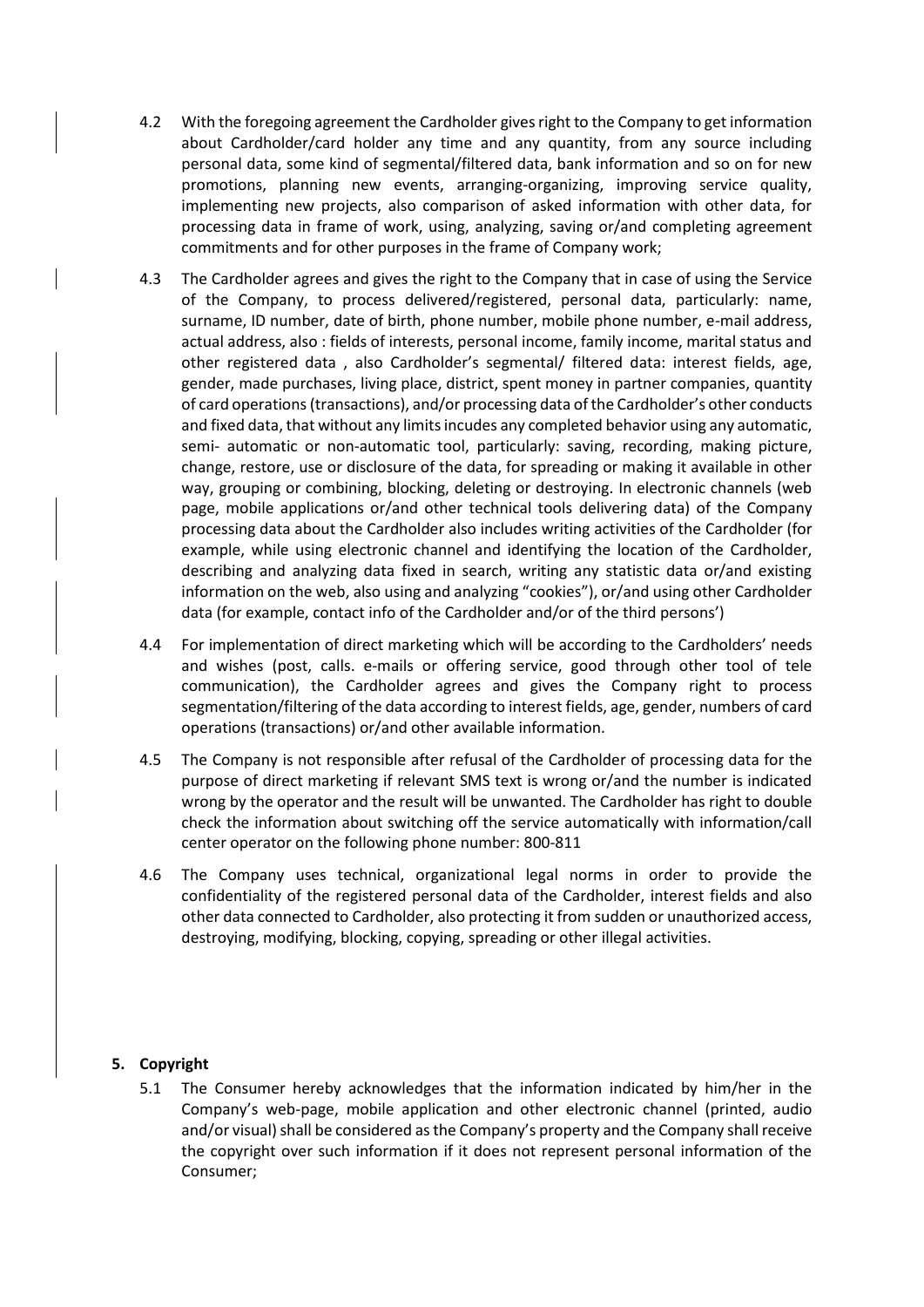5.2 Name/title "Usrati" represents the trade mark/service mark of the Company; all materials published on the Company's webpage, including, software, pictures, graphics, photos, animations, video material, video advertisement/clips, music, audio material, texts, is under the Company's or Partner Company's ownership and right on their use is protected by the copyright. The Consumer shall not be entitled to use materials and trademarks without prior written consent of the Company or the Partner Company (in case when the Partner Company owns the copyright over the published material).

## **6. Unilateral termination by the Company**

If the Cardholder fails to comply with the present Terms and Conditions and violate any terms and conditions or do not qualify for the Usrati Loyalty Program and/or deliberately provides the Company with inaccurate information and/or wrongfully uses the Card or the rights related thereto;

## **7. Confidentiality Policy**

## **a) Personal Identification Information**

We may obtain Consumer's personal identification information by other means, including when the Consumer visits our Website through registration, subscription and other services.

## **b) Non-personal Identification Information**

We may also obtain non-personal identification information on the visitors of our Website, which includes type of a browser, operation system, information received from internet providers, activities carried out on our Website, e.g. which pages you have visited, what you have added to your shopping bag and other technical details.

#### **c) Opt-out**

Our Website may use "cookies" in order to improve the quality of interaction with the Consumer. Consumer's browser will locate cookies to the hard drive. The Consumer may adjust the parameters of the browser in order to avoid locating the cookies or to receive a signal when the data is sent. However, if you adjust the parameters, you may not be able to use some functions of the Website.

# **d) How We Use Collected Information**

Usrati collects the personal information of the Consumers for the following purposes:

- (i) To improve the service- the information provided by you helps us to meet your demands and provide the support more efficiently;
- (ii) To consider the personal experience of the Consumers;
- (iii) To improve our Website;
- (iv) To conduct advertising activities in order to enable you to receive the information on interesting topics only if consent for this is explicitly gathered from the consumer.

# **e) Advertisement**

[Advertisements regarding our Website may be provided to the Consumers through our](http://networkadvertising.org/choices/#_blank)  [advertising partners. Webpage of Sharaf Exchange obtains the](http://networkadvertising.org/choices/#_blank) browser information (cookies, [tracking pixels, IP address, types of devices and other similar technologies\), with which the](http://networkadvertising.org/choices/#_blank)  [support of the third parties may be used for the improvement of the quality of advertising](http://networkadvertising.org/choices/#_blank)  [information on other websites. T](http://networkadvertising.org/choices/#_blank)he information provided to the third parties through our Webpage shall be protected to the extent as it is protected in the United Arab Emirates and shall be used solely within the scope of the services provided by us.